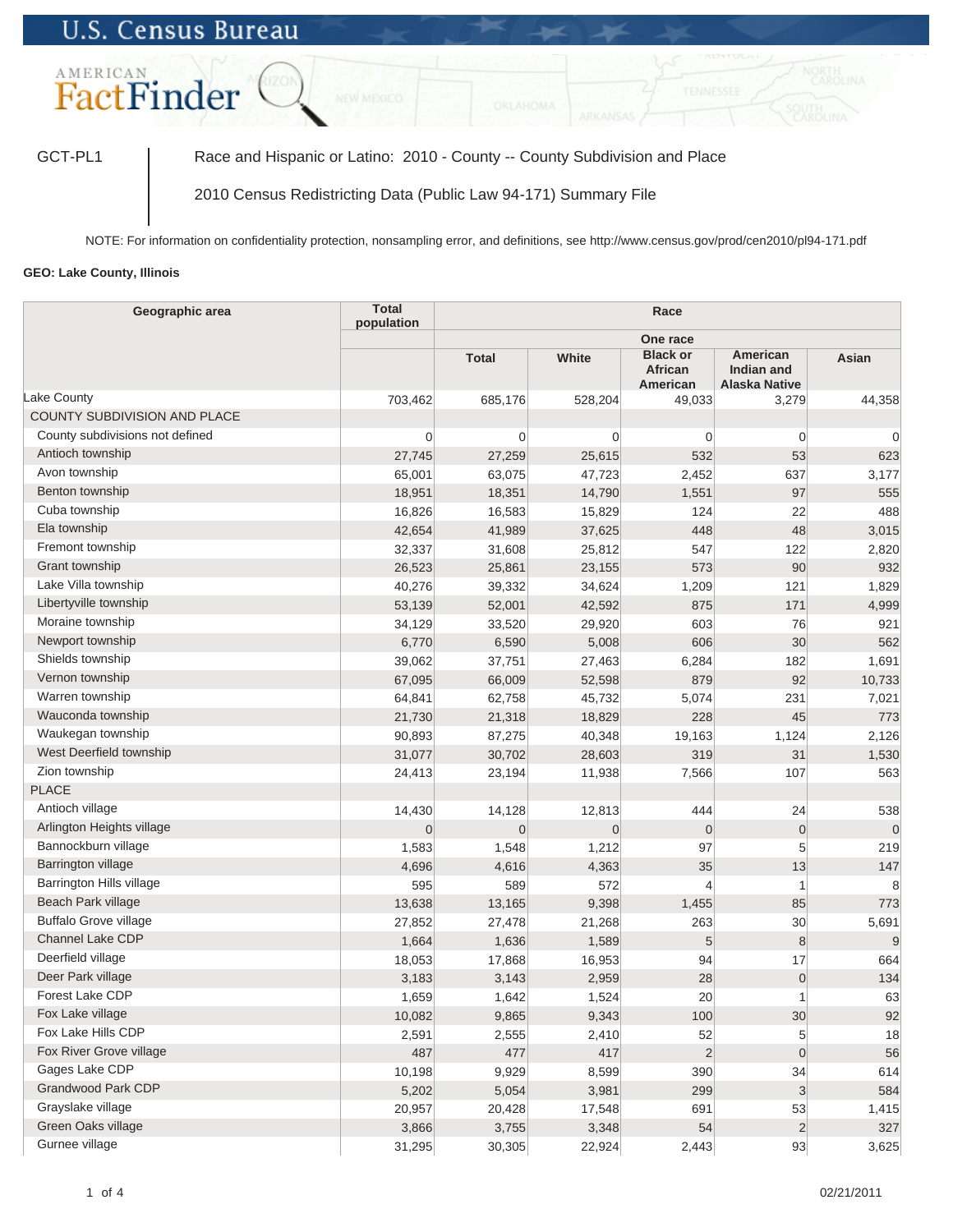| Geographic area            | <b>Total</b><br>population | Race         |        |                                        |                                                |                |  |
|----------------------------|----------------------------|--------------|--------|----------------------------------------|------------------------------------------------|----------------|--|
|                            |                            |              |        | One race                               |                                                |                |  |
|                            |                            | <b>Total</b> | White  | <b>Black or</b><br>African<br>American | American<br>Indian and<br><b>Alaska Native</b> | Asian          |  |
| Hainesville village        | 3,597                      | 3,470        | 2,624  | 145                                    | 29                                             | 423            |  |
| Hawthorn Woods village     | 7,663                      | 7,524        | 6,850  | 107                                    | 10                                             | 510            |  |
| Highland Park city         | 29,763                     | 29,322       | 27,099 | 548                                    | 54                                             | 864            |  |
| Highwood city              | 5,405                      | 5,225        | 3,764  | 83                                     | 17                                             | 121            |  |
| Indian Creek village       | 462                        | 453          | 352    | 10                                     | $\overline{0}$                                 | 83             |  |
| Island Lake village        | 3,319                      | 3,258        | 3,018  | 57                                     | $6 \,$                                         | 48             |  |
| Kildeer village            | 3,968                      | 3,901        | 3,390  | 35                                     | $\overline{0}$                                 | 441            |  |
| Knollwood CDP              | 1,747                      | 1,719        | 1,494  | 74                                     | $\overline{0}$                                 | 84             |  |
| Lake Barrington village    | 4,973                      | 4,930        | 4,759  | 36                                     | $\vert 4 \vert$                                | 125            |  |
| Lake Bluff village         | 5,722                      | 5,648        | 5,267  | 33                                     | $6 \,$                                         | 317            |  |
| Lake Catherine CDP         | 1,379                      | 1,355        | 1,312  | 20                                     | $\mathbf{3}$                                   | $\overline{7}$ |  |
| Lake Forest city           | 19,375                     | 19,124       | 17,846 | 213                                    | 28                                             | 904            |  |
| Lakemoor village           | 3,468                      | 3,401        | 2,988  | 102                                    | 13                                             | 151            |  |
| Lake Villa village         | 8,741                      | 8,562        | 7,537  | 344                                    | 18                                             | 438            |  |
| Lake Zurich village        | 19,631                     | 19,302       | 17,015 | 189                                    | 23                                             | 1,444          |  |
| Libertyville village       | 20,315                     | 19,969       | 18,303 | 249                                    | 32                                             | 1,164          |  |
| Lincolnshire village       | 7,275                      | 7,187        | 6,654  | 64                                     | $\mathbf{1}$                                   | 443            |  |
| Lindenhurst village        | 14,462                     | 14,155       | 12,846 | 341                                    | 35                                             | 656            |  |
| Long Grove village         | 8,043                      | 7,899        | 6,750  | 99                                     | $\mathbf{1}$                                   | 961            |  |
| Long Lake CDP              | 3,515                      | 3,405        | 2,844  | 49                                     | 17                                             | 20             |  |
| Mettawa village            | 547                        | 537          | 492    | 10                                     | $\overline{0}$                                 | 25             |  |
| Mundelein village          | 31,064                     | 30,269       | 22,457 | 471                                    | 203                                            | 2,724          |  |
| North Barrington village   | 3,047                      | 2,998        | 2,848  | 16                                     | $\overline{0}$                                 | 118            |  |
| North Chicago city         | 32,574                     | 31,178       | 15,601 | 9,746                                  | 231                                            | 1,224          |  |
| Old Mill Creek village     | 178                        | 174          | 145    | 8                                      | $\overline{0}$                                 | 8              |  |
| Palatine village           | 0                          | 0            | 0      | $\mathbf 0$                            | $\overline{0}$                                 | $\Omega$       |  |
| Park City city             | 7,570                      | 7,276        | 3,446  | 559                                    | 73                                             | 405            |  |
| Port Barrington village    | 594                        | 570          | 494    | 4                                      | $\overline{0}$                                 | 64             |  |
| Riverwoods village         | 3,660                      | 3,636        | 3,410  | 27                                     | 8                                              | 171            |  |
| Round Lake village         | 18,289                     | 17,696       | 12,603 | 873                                    | 92                                             | 2,340          |  |
| Round Lake Beach village   | 28,175                     | 27,218       | 19,359 | 1,198                                  | 374                                            | 844            |  |
| Round Lake Heights village | 2,676                      | 2,573        | 1,820  | 136                                    | 19                                             | 156            |  |
| Round Lake Park village    | 7,505                      | 7,309        | 5,371  | 256                                    | 126                                            | 83             |  |
| Third Lake village         | 1,182                      | 1,162        | 1,123  | 4                                      | $\overline{4}$                                 | 16             |  |
| Tower Lakes village        | 1,283                      | 1,254        | 1,217  | 8                                      | $\overline{0}$                                 | 22             |  |
| Venetian Village CDP       | 2,826                      | 2,796        | 2,680  | 21                                     | $\mathbf{3}$                                   | 34             |  |
| Vernon Hills village       | 25,113                     | 24,587       | 17,927 | 549                                    | 44                                             | 4,858          |  |
| Volo village               | 2,929                      | 2,843        | 2,404  | 60                                     | 5                                              | 241            |  |
| Wadsworth village          | 3,815                      | 3,759        | 3,342  | 156                                    | 17                                             | 89             |  |
| Wauconda village           | 13,603                     | 13,351       | 11,559 | 121                                    | 19                                             | 574            |  |
| Waukegan city              | 89,078                     | 85,436       | 41,552 | 17,081                                 | 1,042                                          | 3,825          |  |
| Wheeling village           | 6                          | $6 \mid$     | 3      | 0                                      | $\overline{0}$                                 | 3              |  |
| Winthrop Harbor village    | 6,742                      | 6,548        | 6,131  | 97                                     | 26                                             | 156            |  |
| Zion city                  | 24,413                     | 23,194       | 11,938 | 7,566                                  | 107                                            | 563            |  |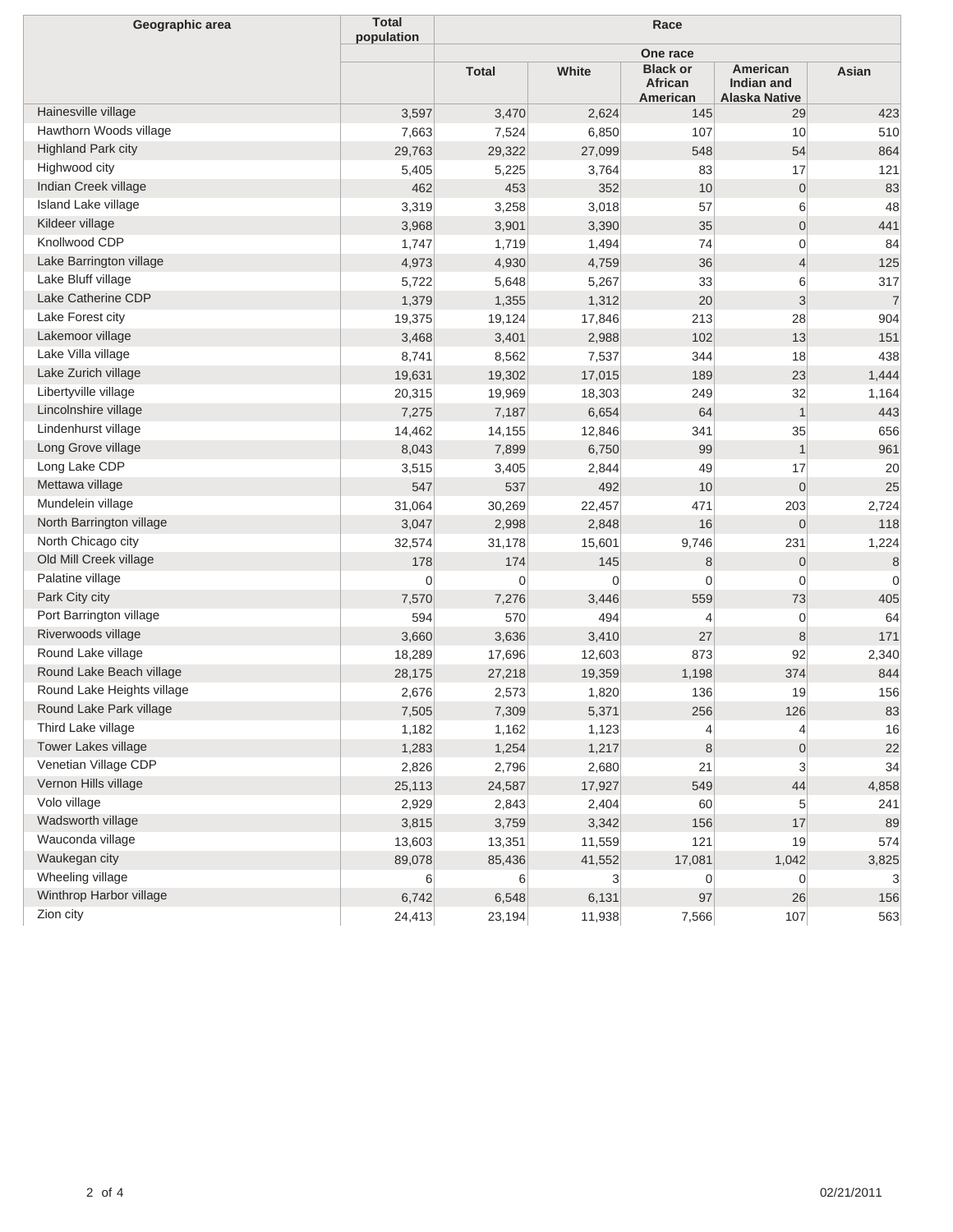| Geographic area                        |                                                                                 | Race                      |                    |                  |  |
|----------------------------------------|---------------------------------------------------------------------------------|---------------------------|--------------------|------------------|--|
|                                        | One race                                                                        |                           | <b>Two or More</b> | race)            |  |
|                                        | <b>Native</b><br><b>Hawaiian and</b><br><b>Other Pacific</b><br><b>Islander</b> | <b>Some Other</b><br>Race | <b>Races</b>       |                  |  |
| Lake County                            | 294                                                                             | 60,008                    | 18,286             | 139,987          |  |
| COUNTY SUBDIVISION AND PLACE           |                                                                                 |                           |                    |                  |  |
| County subdivisions not defined        | $\mathbf 0$                                                                     | 0                         | 0                  | 0                |  |
| Antioch township                       | 17                                                                              | 419                       | 486                | 1,739            |  |
| Avon township                          | 21                                                                              | 9,065                     | 1,926              | 21,859           |  |
| Benton township                        | 10                                                                              | 1,348                     | 600                | 3,378            |  |
| Cuba township                          | 1                                                                               | 119                       | 243                | 539              |  |
| Ela township                           | 17                                                                              | 836                       | 665                | 2,401            |  |
| Fremont township                       | 8                                                                               | 2,299                     | 729                | 5,033            |  |
| Grant township                         | 12                                                                              | 1,099                     | 662                | 3,201            |  |
| Lake Villa township                    | 9                                                                               | 1,540                     | 944                | 4,401            |  |
| Libertyville township                  | 22                                                                              | 3,342                     | 1,138              | 8,086            |  |
| Moraine township                       | 8                                                                               | 1,992                     | 609                | 5,206            |  |
| Newport township                       | $\overline{2}$                                                                  | 382                       | 180                | 935              |  |
| Shields township                       | 40                                                                              | 2,091                     | 1,311              | 5,052            |  |
| Vernon township                        | 13                                                                              | 1,694                     | 1,086              | 4,306            |  |
| Warren township                        | 48                                                                              | 4,652                     | 2,083              | 10,732           |  |
| Wauconda township                      | $\overline{9}$                                                                  | 1,434                     | 412                | 3,458            |  |
| Waukegan township                      | 37                                                                              | 24,477                    | 3,618              | 52,046           |  |
| West Deerfield township                | 6                                                                               | 213                       | 375                | 857              |  |
| Zion township                          | 14                                                                              | 3,006                     | 1,219              | 6,758            |  |
| <b>PLACE</b>                           |                                                                                 |                           |                    |                  |  |
| Antioch village                        | 14                                                                              | 295                       | 302                | 1,231            |  |
| Arlington Heights village              | $\boldsymbol{0}$                                                                | $\overline{0}$            | $\overline{0}$     | $\overline{0}$   |  |
| Bannockburn village                    | 1                                                                               | 14                        | 35                 | 53               |  |
| Barrington village                     | $\boldsymbol{0}$                                                                | 58                        | 80                 | 181              |  |
| Barrington Hills village               | $\overline{0}$                                                                  | 4                         | 6                  | 21               |  |
| Beach Park village                     | 6                                                                               | 1,448                     | 473                | 3,420            |  |
| <b>Buffalo Grove village</b>           | 4                                                                               | 222                       | 374                | 772              |  |
| Channel Lake CDP                       | 1                                                                               | 24                        | 28                 | 99               |  |
| Deerfield village                      |                                                                                 |                           |                    |                  |  |
| Deer Park village                      | 3                                                                               | 137                       | 185                | 510              |  |
| Forest Lake CDP                        | $\mathbf{1}$                                                                    | 21                        | 40                 | 110              |  |
|                                        | 1                                                                               | 33                        | 17                 | 114              |  |
| Fox Lake village<br>Fox Lake Hills CDP | $\overline{2}$                                                                  | 298                       | 217                | 926              |  |
|                                        | $\mathbf 0$                                                                     | 70                        | 36                 | 167              |  |
| Fox River Grove village                | $\boldsymbol{0}$                                                                | $\overline{2}$            | 10                 | 18               |  |
| Gages Lake CDP                         | 5                                                                               | 287                       | 269                | 872              |  |
| Grandwood Park CDP                     | $\mathbf{1}$                                                                    | 186                       | 148                | 548              |  |
| Grayslake village                      | 5                                                                               | 716                       | 529                | 1,853            |  |
| Green Oaks village                     | $\boldsymbol{0}$                                                                | 24                        | 111                | 128              |  |
| Gurnee village                         | 14                                                                              | 1,206                     | 990                | 3,665            |  |
| Hainesville village                    | $\mathbf{1}$                                                                    | 248                       | 127                | 606              |  |
| Hawthorn Woods village                 | 1                                                                               | 46                        | 139                | 288              |  |
| Highland Park city                     | $\boldsymbol{9}$                                                                | 748                       | 441                | 2,167            |  |
| Highwood city                          | 1                                                                               | 1,239                     | 180                | 3,074            |  |
| Indian Creek village                   | $\boldsymbol{0}$                                                                | $\boldsymbol{8}$          | 9                  | 31               |  |
| Island Lake village                    | 1                                                                               | 128                       | 61                 | 416              |  |
| Kildeer village                        | $\overline{2}$                                                                  | 33                        | 67                 | 127              |  |
| Knollwood CDP                          | $\mathbf 0$                                                                     | 67                        | 28                 | 111              |  |
| Lake Barrington village                |                                                                                 |                           |                    |                  |  |
| Lake Bluff village                     | $\boldsymbol{0}$                                                                | $6\phantom{.}6$           | 43                 |                  |  |
|                                        | 0                                                                               | 25                        | 74                 |                  |  |
| Lake Catherine CDP                     | $\boldsymbol{0}$                                                                |                           | 24                 | 114<br>109       |  |
| Lake Forest city                       | 1                                                                               | 13<br>132                 | 251                |                  |  |
| Lakemoor village                       | $\boldsymbol{0}$                                                                | 147                       | 67                 | 60<br>542<br>450 |  |